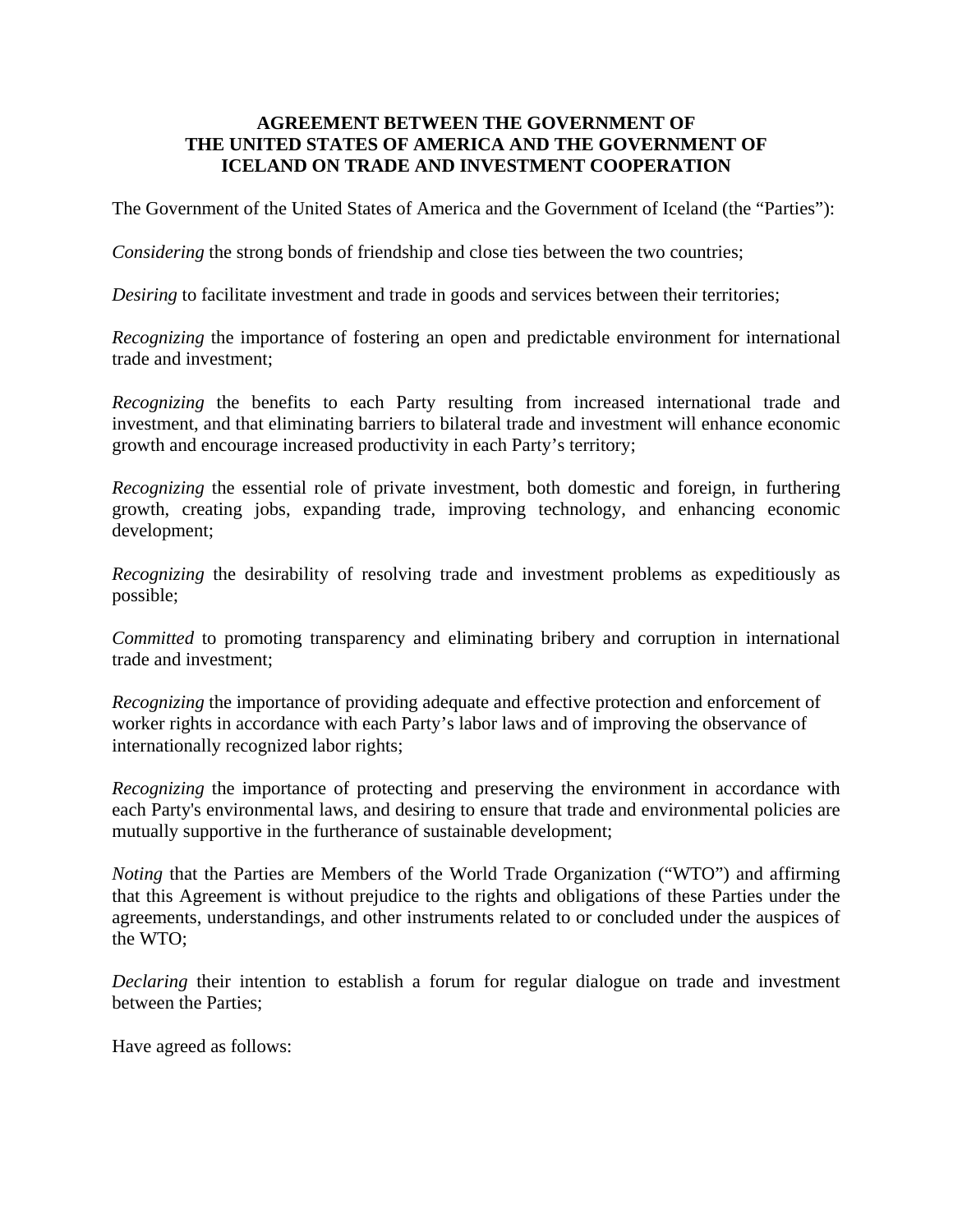## **ARTICLE ONE: ESTABLISHMENT**

The Parties hereby establish the United States-Iceland Trade and Investment Cooperation Forum ("the Forum"), comprising representatives of each Party.

# **ARTICLE TWO: OBJECTIVES**

The Forum shall seek to enhance bilateral trade and investment by:

- 1. pursuing initiatives on specific trade and investment matters, with a view to concluding agreements or other arrangements that will facilitate bilateral trade and investment;
- 2. discussing multilateral trade issues of common interest;
- 3. identifying trade and investment matters that may be appropriate for negotiation or joint action in plurilateral and multilateral fora;
- 4. promoting cooperation between the Parties on trade and investment matters;
- 5. facilitating the increased involvement of the private sector in trade and commercial cooperation between the Parties;
- 6. examining any specific trade and investment matter that a Party may raise; and
- 7. considering other initiatives that may serve to reduce barriers to trade and investment between the Parties.

## **ARTICLE THREE: ORGANIZATION**

- 1. The Forum shall be co-chaired by a representative of the Office of the United States Trade Representative and a representative of Iceland's Ministry for Foreign Affairs and External Trade.
- 2. Representatives of other governmental entities and of the private sector of a Party may participate in the Forum as appropriate.

## **ARTICLE FOUR: PROCEDURES**

- 1. The Forum shall meet on a regular basis at such times, in such places, and through such means as the Parties agree.
- 2. The Forum shall review areas for potential cooperation and discuss issues of mutual interest.
- 3. The Forum shall regularly review its progress in achieving the objectives of this Agreement.